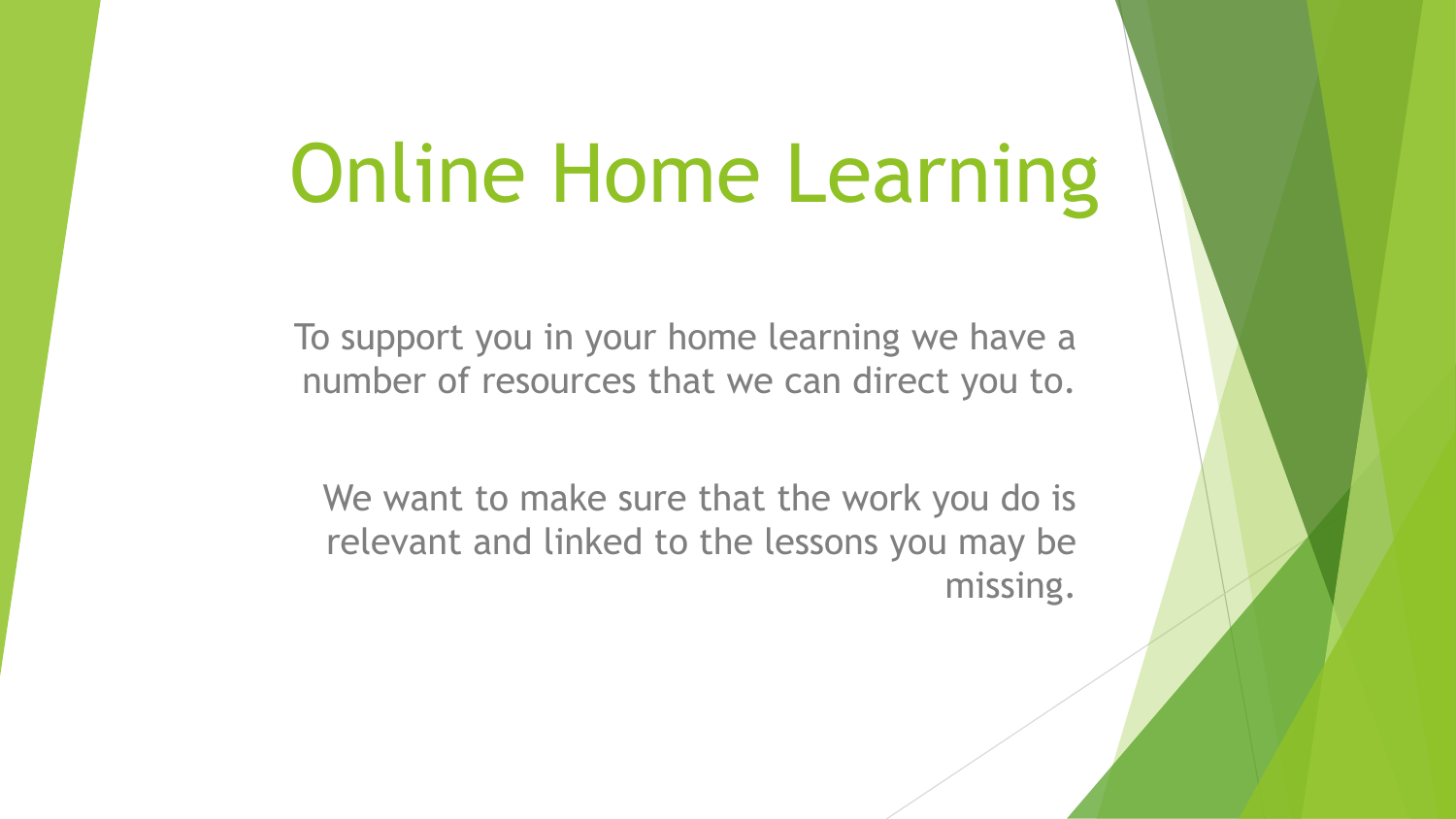# Times when this system will be used

- **1. Revision for mock exams and the real exams.**
	- **This is a normal requirement and we have even more to offer you.**
- **2. You are ill or have to stay at home for a few days**

**This would have happened in the past but this year may be more common.**

**3. A bubble is sent home. This could be a class or a whole year group.**

▶ We will set work for you to do online and this will keep you on schedule for **the end of year exams.**

### **4. The whole school is closed**

**This is unlikely but possible. We would set work in a similar way that we did during lockdown.**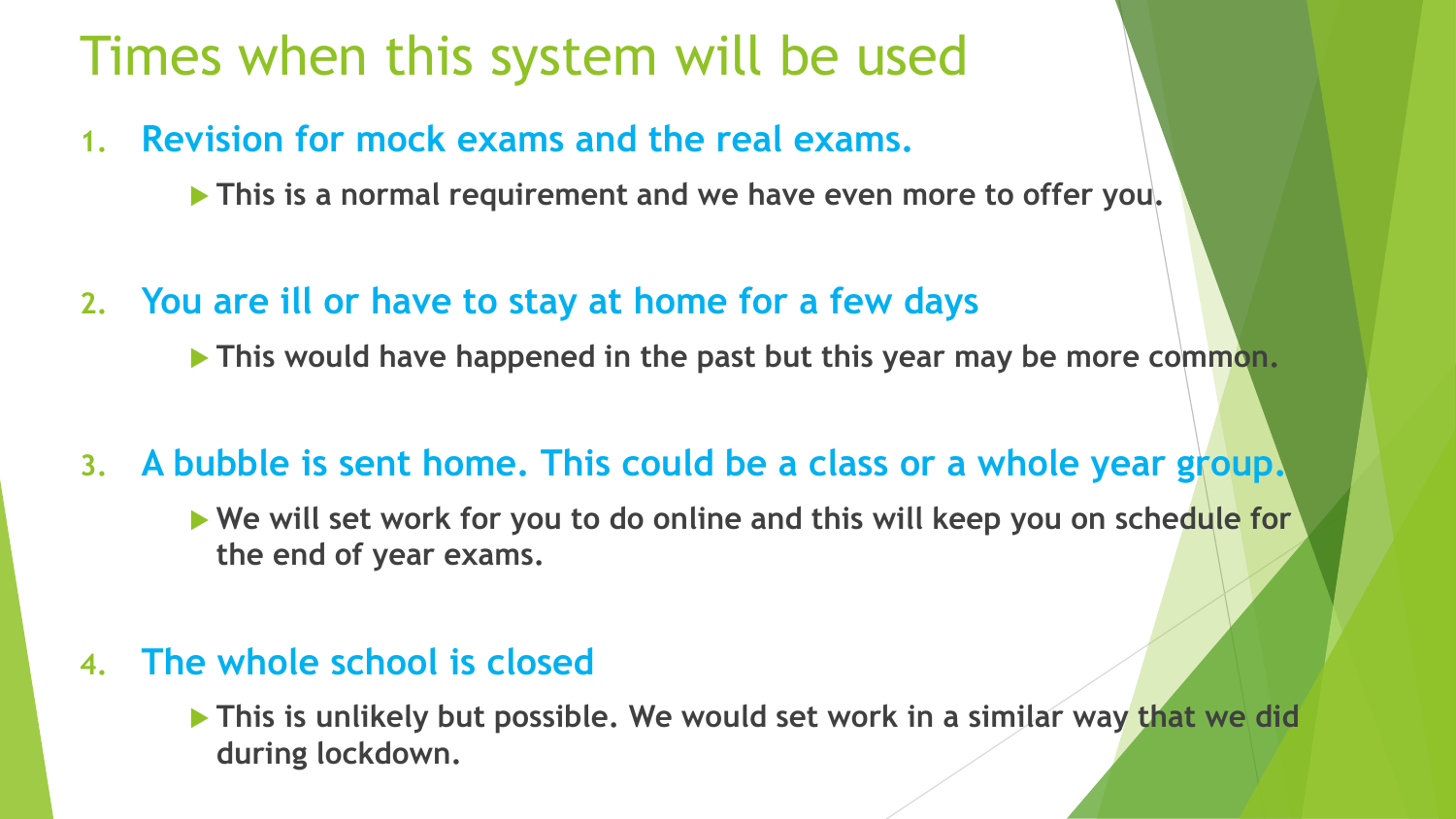## Revision resources

### **D** Quizlet

#### $\blacktriangleright$  Key facts

- **Dec** On your phone
- $\triangleright$  Now has course specific sets of questions

### BBC Bitesize

- A very good and comprehensive set of revision resources
- $\blacktriangleright$  We will point you to the correct areas
- Easy to access and read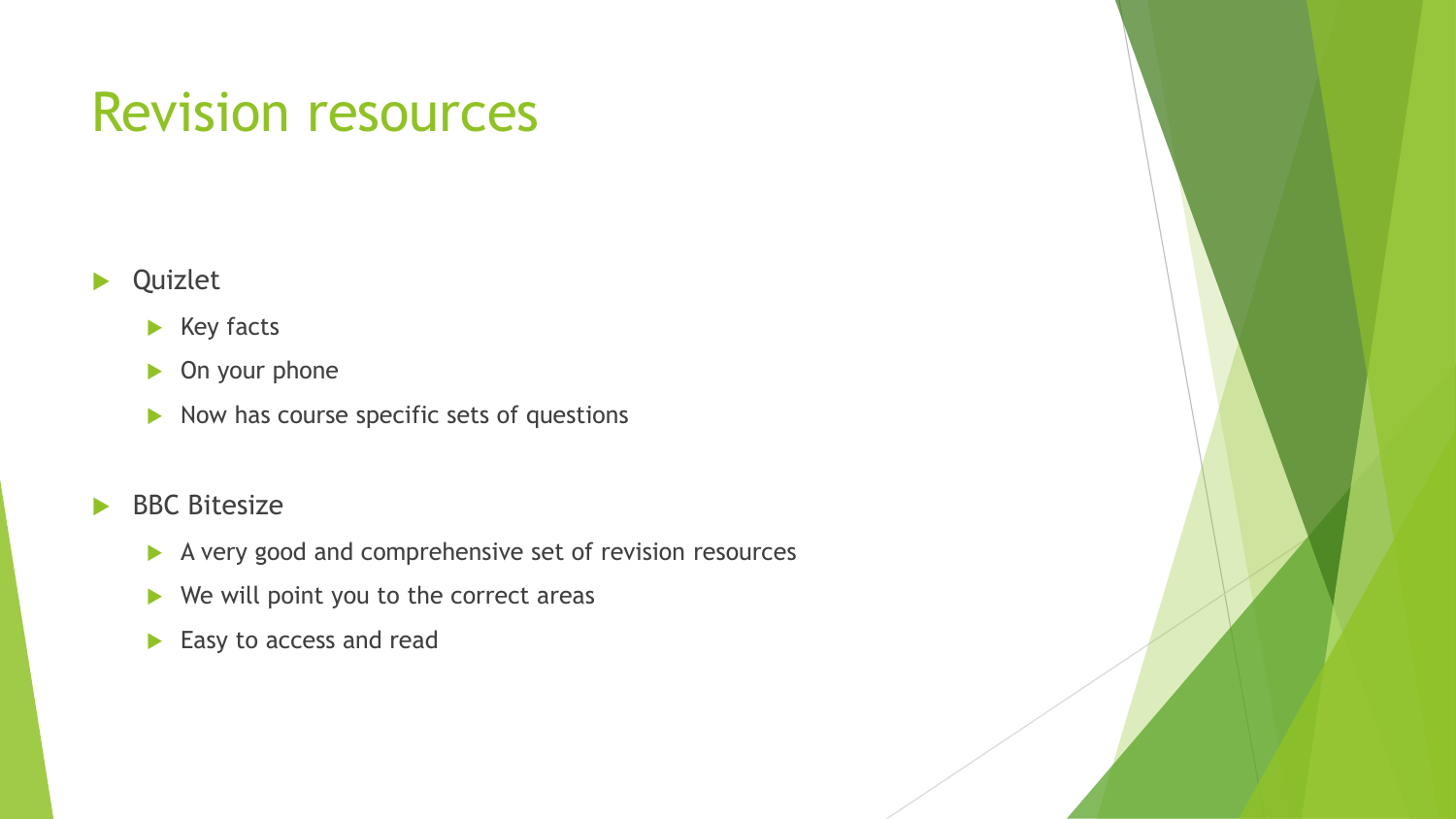### More Revision resources

#### $\blacktriangleright$  Seneca

- Also very comprehensive.
- Has a bit more variety in the way it delivers the work and asks the questions.
- ▶ Can take a bit more effort to set up but once it is then it is easy to use.

#### GCSE Pod

- $\blacktriangleright$  Very easy to access from the school website
- Goes over the key concepts and facts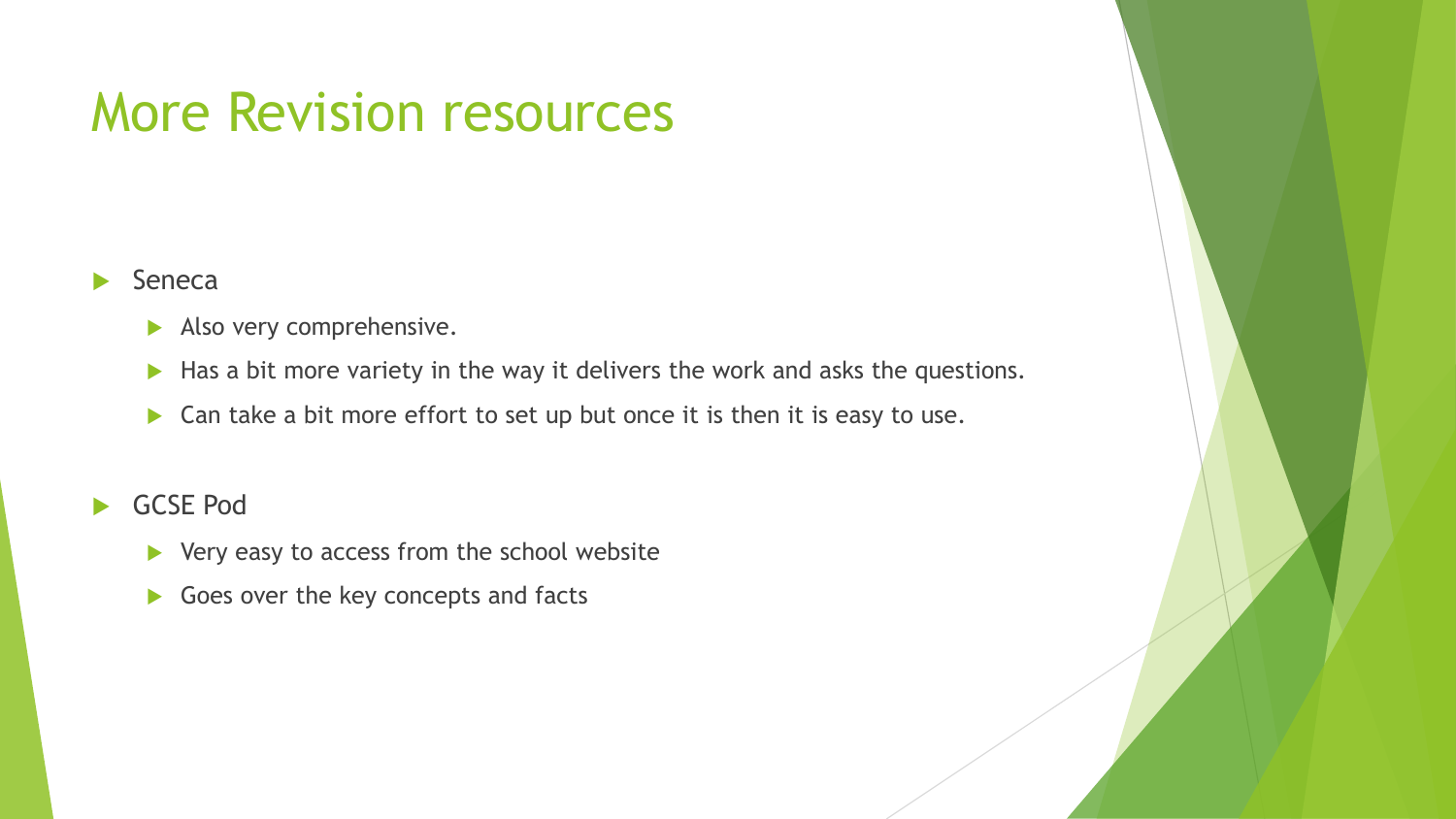# Science Lesson Running Order and Lesson Number.

▶ We have a "Running Order" of lessons for each subject at GCSE.

#### **Belper Science Faculty**

#### **GCSE PHYSICS RUNNING ORDER 2020-2021**

| esson Number<br><b>RED IS SEPARATE</b><br><b>SCIENCE ONLY</b> | <b>Lesson Description</b>   | <b>Links to resources</b>                                                                                                                                                                               |
|---------------------------------------------------------------|-----------------------------|---------------------------------------------------------------------------------------------------------------------------------------------------------------------------------------------------------|
|                                                               | <b>Topic - Motion</b>       |                                                                                                                                                                                                         |
|                                                               | <b>Vectors and scalars</b>  | <b>BBC Bitesize</b><br>https://www.bbc.co.uk/bitesize/guides/zprgpbk/revision/1<br>https://www.bbc.co.uk/bitesize/quides/zprqpbk/revision/2<br>https://www.bbc.co.uk/bitesize/quides/z2x9v9q/revision/1 |
| 2                                                             | Distance time graphs        | <b>BBC Bitesize</b><br>https://www.bbc.co.uk/bitesize/guides/z2x9v9g/revision/2                                                                                                                         |
| 3                                                             | <b>Acceleration 1</b>       | <b>BBC Bitesize</b><br>https://www.bbc.co.uk/bitesize/guides/z2x9v9q/revision/3                                                                                                                         |
| 4                                                             | <b>Acceleration 2</b>       | <b>BBC Bitesize</b><br>https://www.bbc.co.uk/bitesize/quides/z2x9v9q/revision/5                                                                                                                         |
| 5                                                             | <b>Velocity time graphs</b> | <b>BBC Bitesize</b><br>https://www.bbc.co.uk/bitesize/quides/z2x9v9q/revision/4                                                                                                                         |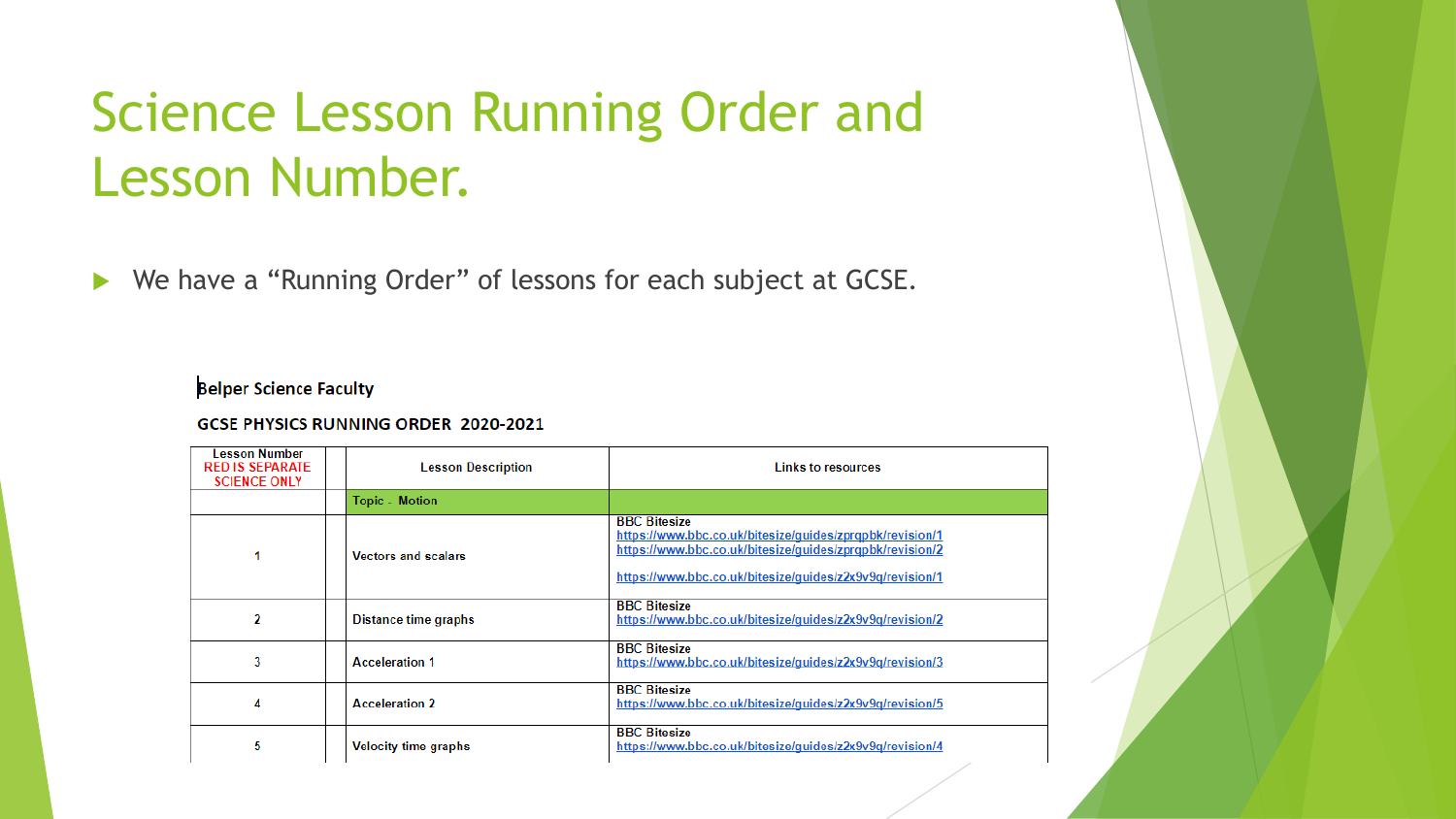Each lesson has a number which links to the following

#### **Science Department**

- **Lesson plans**
- **Equipment requirements**
- **Homework**
- ▶ Other resources eg. Video clips, PowerPoints ..

#### **Students**

- ▶ Links to the correct BBC Bitesize section
- $\blacktriangleright$  Links to video lessons
- $\blacktriangleright$  Links to mini tests
- **Links to PowerPoints that give more explanation**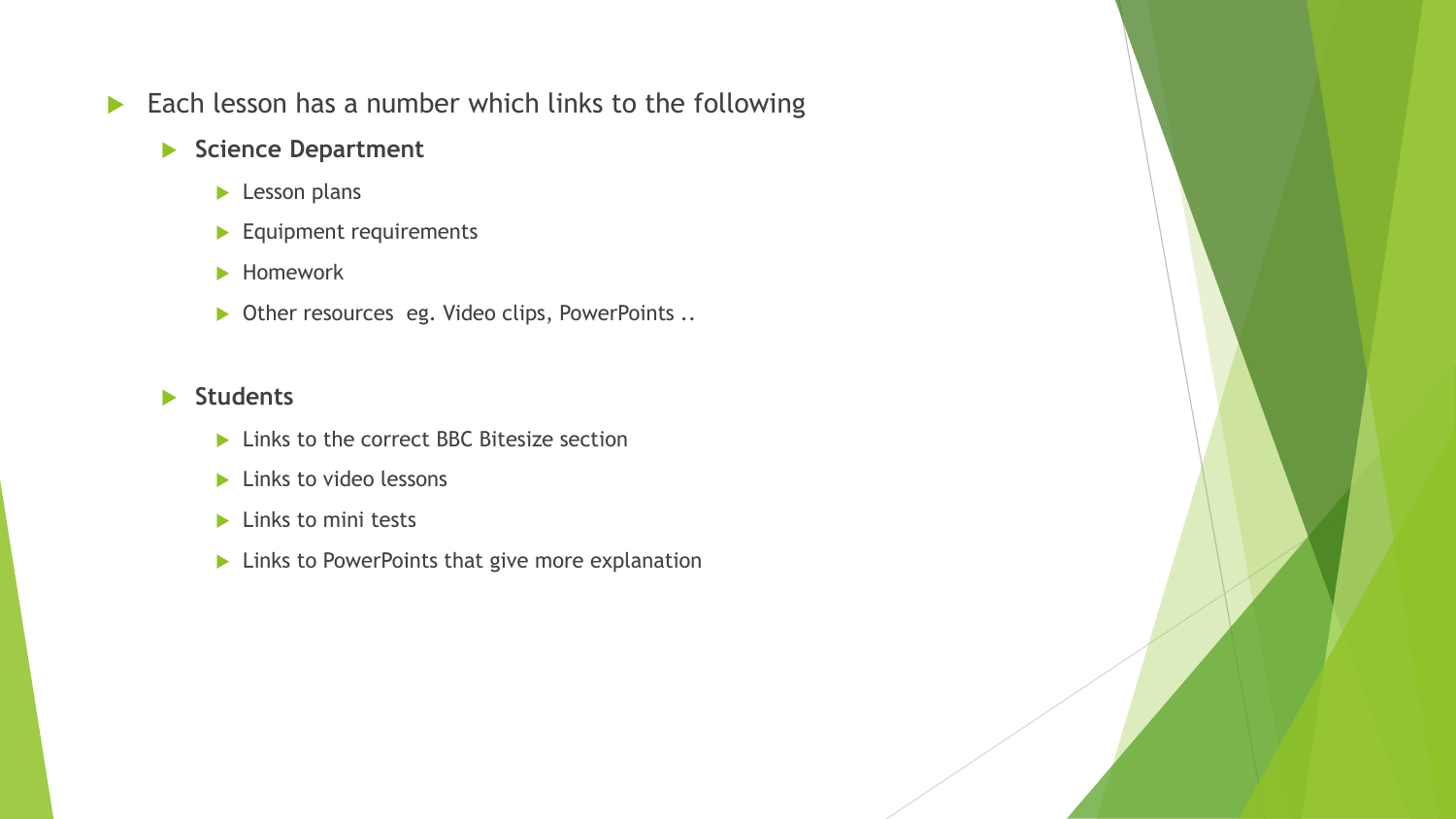## How do you access these resources?

- ▶ Staff will tell you which lesson number you are covering in a lesson.
- ▶ To find the right lesson number you go to the School Website Home learning page (as shown in PSE)
- In the right hand column "Other resources" in the science section there will be links to the "Running Order" document.
- $\triangleright$  You find the lesson you want and click on the links.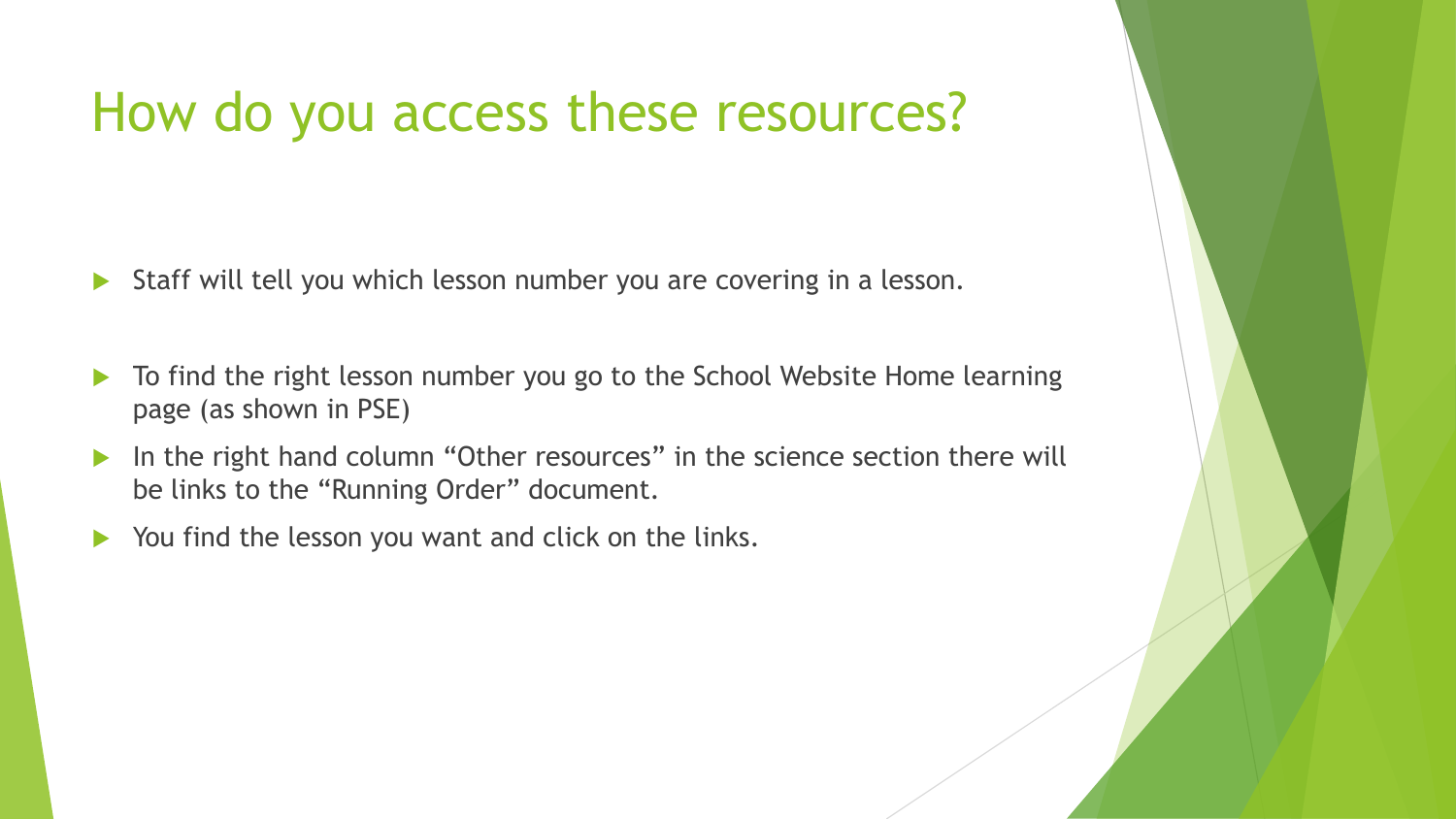